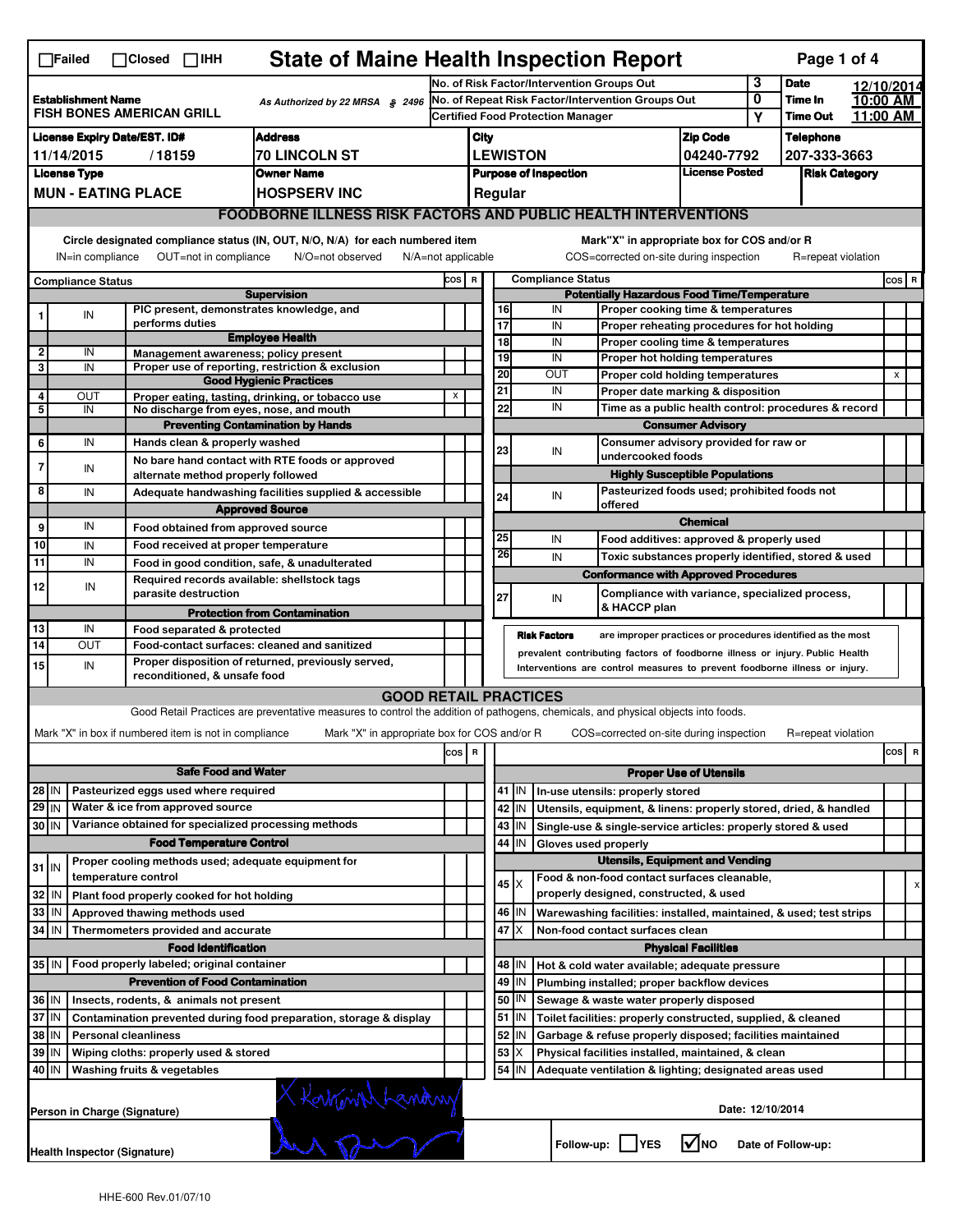|                                                                                         |     | <b>State of Maine Health Inspection Report</b> | Page 2 of 4 |                                 |                    |                        |                                  |
|-----------------------------------------------------------------------------------------|-----|------------------------------------------------|-------------|---------------------------------|--------------------|------------------------|----------------------------------|
| <b>Establishment Name</b>                                                               |     |                                                |             | As Authorized by 22 MRSA § 2496 | 12/10/2014<br>Date |                        |                                  |
| FISH BONES AMERICAN GRILL                                                               |     |                                                |             |                                 |                    |                        |                                  |
| <b>Address</b><br>License Expiry Date/EST. ID#<br>11/14/2015<br>/18159<br>70 LINCOLN ST |     |                                                |             | <b>City / State</b><br>LEWISTON | /ME                | Zip Code<br>04240-7792 | <b>Telephone</b><br>207-333-3663 |
|                                                                                         |     |                                                |             | <b>Temperature Observations</b> |                    |                        |                                  |
| <b>Temperature</b><br>Location                                                          |     |                                                |             |                                 | <b>Notes</b>       |                        |                                  |
| fish raw                                                                                | 41  | walk-in cooler                                 |             |                                 |                    |                        |                                  |
| mandarin oranges                                                                        | 40  |                                                |             |                                 |                    |                        |                                  |
| butter                                                                                  | 55  | out                                            |             |                                 |                    |                        |                                  |
| cooler                                                                                  | 35  |                                                |             |                                 |                    |                        |                                  |
| cooler                                                                                  | 40  |                                                |             |                                 |                    |                        |                                  |
| sandwich bar                                                                            | 38  |                                                |             |                                 |                    |                        |                                  |
| wash cycle                                                                              | 168 |                                                |             |                                 |                    |                        |                                  |
| hot water                                                                               | 100 |                                                |             |                                 |                    |                        |                                  |
| rinse cycle                                                                             | 184 |                                                |             |                                 |                    |                        |                                  |



**Date: 12/10/2014**

**Health Inspector (Signature)** 

**Person in Charge (Signature)**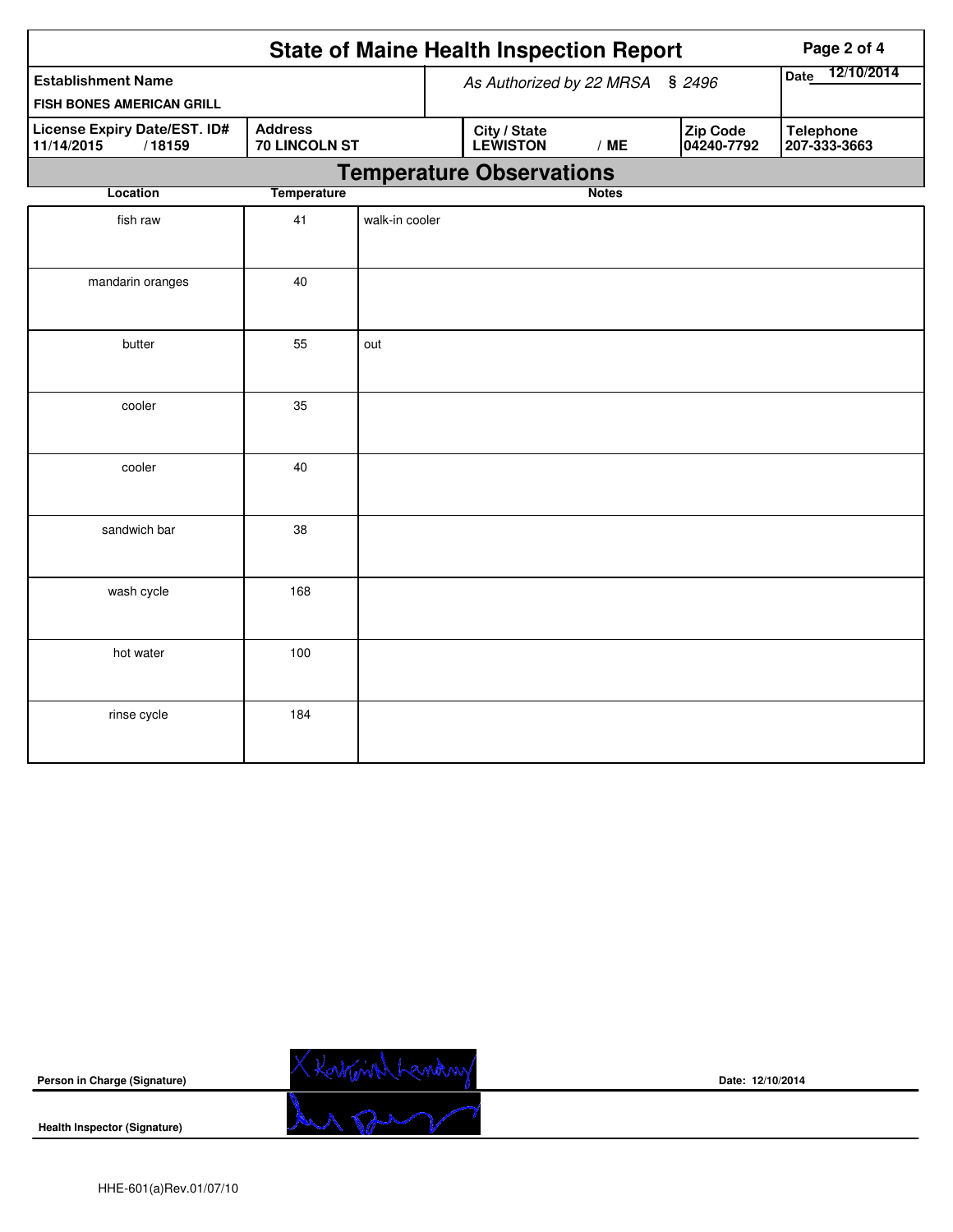|                                                                                                                                                    | Page 3 of 4                                                                                                                                                                                                                                                |                                 |           |                               |                           |  |  |  |  |  |
|----------------------------------------------------------------------------------------------------------------------------------------------------|------------------------------------------------------------------------------------------------------------------------------------------------------------------------------------------------------------------------------------------------------------|---------------------------------|-----------|-------------------------------|---------------------------|--|--|--|--|--|
| <b>Establishment Name</b>                                                                                                                          |                                                                                                                                                                                                                                                            |                                 |           |                               | 12/10/2014<br><b>Date</b> |  |  |  |  |  |
| <b>FISH BONES AMERICAN GRILL</b>                                                                                                                   |                                                                                                                                                                                                                                                            |                                 |           |                               |                           |  |  |  |  |  |
| License Expiry Date/EST. ID#<br>11/14/2015<br>/18159                                                                                               | <b>Address</b><br><b>70 LINCOLN ST</b>                                                                                                                                                                                                                     | City / State<br><b>LEWISTON</b> | <b>ME</b> | <b>Zip Code</b><br>04240-7792 |                           |  |  |  |  |  |
| <b>Observations and Corrective Actions</b>                                                                                                         |                                                                                                                                                                                                                                                            |                                 |           |                               |                           |  |  |  |  |  |
| Violations cited in this report must be corrected within the time frames below, or as stated in sections<br>8-405.11 and 8-406.11 of the Food Code |                                                                                                                                                                                                                                                            |                                 |           |                               |                           |  |  |  |  |  |
|                                                                                                                                                    | 4: 2-401.11: C: Food employee is eating, drinking, or using any tobacco where the contamination of exposed FOOD; clean EQUIPMENT, UTENSILS,<br>and LINENS; unwrapped SINGLE-SERVICE and SINGLE-USE ARTICLES; or other items needing protection can result. |                                 |           |                               |                           |  |  |  |  |  |
| INSPECTOR NOTES: beverages need cover and straw-corrected on site                                                                                  |                                                                                                                                                                                                                                                            |                                 |           |                               |                           |  |  |  |  |  |
| 14: 4-601.11.(A): C: Equipment food-contact surfaces and utensils are not clean to sight and touch.                                                |                                                                                                                                                                                                                                                            |                                 |           |                               |                           |  |  |  |  |  |
| INSPECTOR NOTES: saute pans-carbon build-up etc                                                                                                    |                                                                                                                                                                                                                                                            |                                 |           |                               |                           |  |  |  |  |  |
| 20: 3-501.16.(A).(2): C: PHF not maintained at 41 F or less.                                                                                       |                                                                                                                                                                                                                                                            |                                 |           |                               |                           |  |  |  |  |  |
| INSPECTOR NOTES: butter-55 degrees-discarded-corrected on site                                                                                     |                                                                                                                                                                                                                                                            |                                 |           |                               |                           |  |  |  |  |  |
| 45: 4-202.16: N: Non-food contact surfaces are improperly designed and constructed.                                                                |                                                                                                                                                                                                                                                            |                                 |           |                               |                           |  |  |  |  |  |
| INSPECTOR NOTES: warewashing machine remove duct tape front panel                                                                                  |                                                                                                                                                                                                                                                            |                                 |           |                               |                           |  |  |  |  |  |
| 45: 4-204.12: N: Equipment openings, closures and deflectors are improperly designed and constructed.                                              |                                                                                                                                                                                                                                                            |                                 |           |                               |                           |  |  |  |  |  |
| INSPECTOR NOTES: repace damaged door seal-sandwich bars                                                                                            |                                                                                                                                                                                                                                                            |                                 |           |                               |                           |  |  |  |  |  |
| 47: 4-602.13: N: Non-food contact surfaces are not cleaned at a frequency necessary to preclude accumulation of soil residues.                     |                                                                                                                                                                                                                                                            |                                 |           |                               |                           |  |  |  |  |  |
| INSPECTOR NOTES: clean sides and back of cooking equipment                                                                                         |                                                                                                                                                                                                                                                            |                                 |           |                               |                           |  |  |  |  |  |
| 53: 6-201.13.(A): N: Floor and wall junctures are not enclosed and sealed.                                                                         |                                                                                                                                                                                                                                                            |                                 |           |                               |                           |  |  |  |  |  |
| INSPECTOR NOTES: install cove base in in areas that are missing or un-glued                                                                        |                                                                                                                                                                                                                                                            |                                 |           |                               |                           |  |  |  |  |  |
|                                                                                                                                                    |                                                                                                                                                                                                                                                            |                                 |           |                               |                           |  |  |  |  |  |
|                                                                                                                                                    |                                                                                                                                                                                                                                                            |                                 |           |                               |                           |  |  |  |  |  |
|                                                                                                                                                    |                                                                                                                                                                                                                                                            |                                 |           |                               |                           |  |  |  |  |  |
|                                                                                                                                                    |                                                                                                                                                                                                                                                            |                                 |           |                               |                           |  |  |  |  |  |
|                                                                                                                                                    |                                                                                                                                                                                                                                                            |                                 |           |                               |                           |  |  |  |  |  |
|                                                                                                                                                    |                                                                                                                                                                                                                                                            |                                 |           |                               |                           |  |  |  |  |  |
|                                                                                                                                                    |                                                                                                                                                                                                                                                            |                                 |           |                               |                           |  |  |  |  |  |
|                                                                                                                                                    |                                                                                                                                                                                                                                                            |                                 |           |                               |                           |  |  |  |  |  |